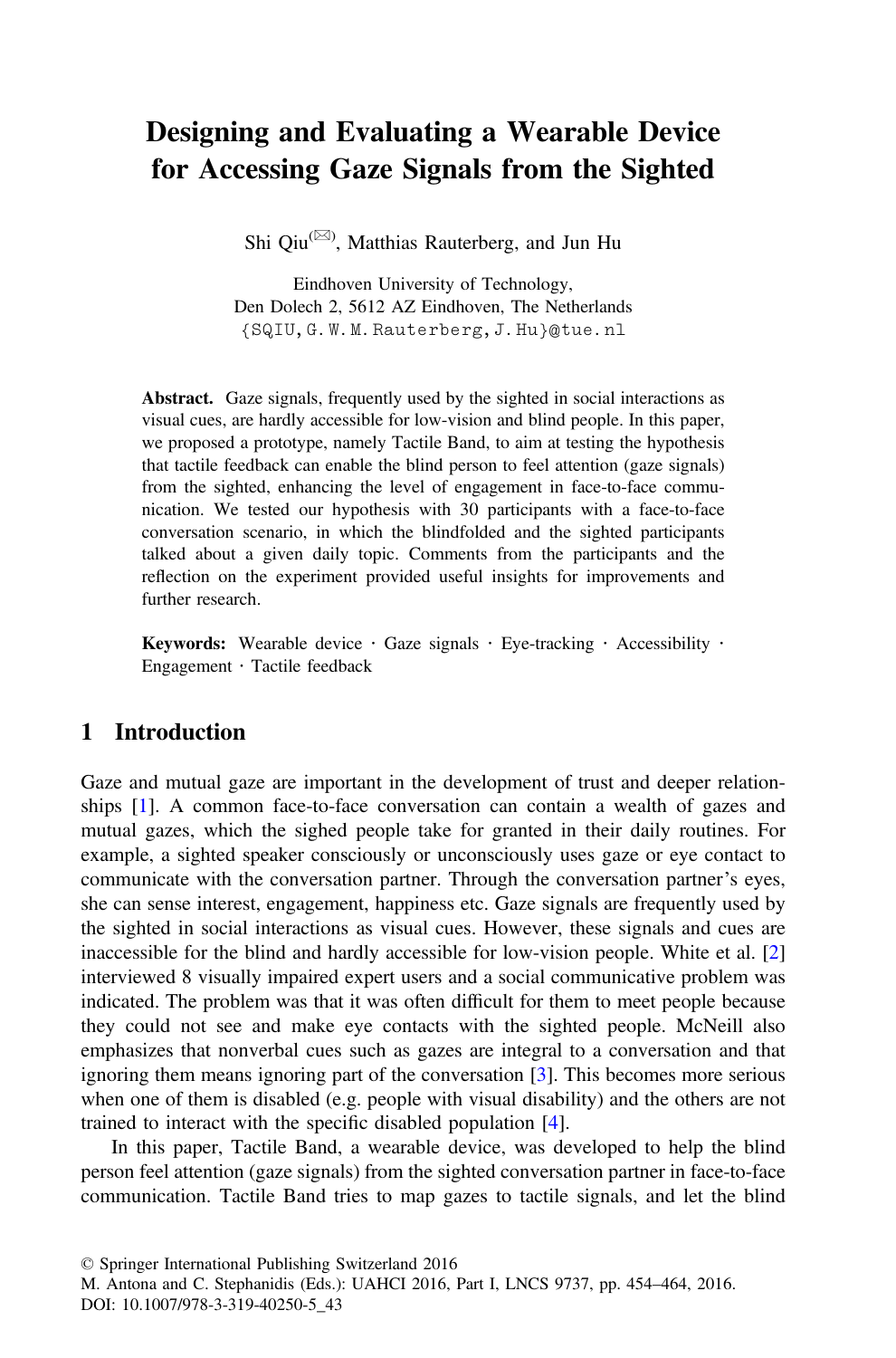person perceive them in real-time. 30 volunteers (15 blindfolded participants) were invited to evaluate the prototype in the preliminary experiment.

## 2 Related Work

One related research area is about gaze behaviors. A number of studies have investigated the importance of gaze behaviors of sighted people in social occasions. Argyle studied that in dyadic (two-person) conversations, about 75 % of the time people are listening coincides with gazing at the speaker [[5\]](#page-9-0). Kendon suggested that seeking or avoiding looking at the face of the conversation partner has important functions in dyadic conversations, to regulate the flow of conversation and to communicate emotions and relationships [[6\]](#page-9-0). Vertegaal et al. used an eye tracker to measure gazes at the faces of conversational partners during four-person conversations. The result indicated that gaze was an excellent predictor of attention in conversations [[7\]](#page-9-0).

The other relevant area is to make visual cues accessible to the blind people in face-to-face communication. Krishna et al. developed a wearable Social Interaction Assistant to help the blind and visually impaired people to know who was approaching and allowed them to choose whether to initiate a conversation [\[8](#page-9-0)]. ur Rehman et al. developed a haptic chair for providing facial expression information to the blind people. Nine vibrators were located in the back of the chair which indicated some specific facial features [[9\]](#page-9-0). Krishna et al. also provided an assistive technology for accessing facial expressions of interaction partners. His research prototype was a vibrotactile glove worn by the blind person and it could convey the conversation partner's seven facial expressions such as happy, sad and surprise with different vibration patterns [[10\]](#page-9-0). Finocchietti et al. proposed ABBI, an audio bracelet for the blind person's social interaction, aiming to rehabilitate spatial cognition on where and how the body was moving [[11\]](#page-9-0). These examples were all about the assistive devices for accessing nonverbal signals such as facial expressions and body gestures. However, none of them was about providing blind people with access to gaze signals that are important in nonverbal communication.

In previous user study, we proposed a concept to help the blind people access and react to gaze signals in face-to-face communication. 20 blind and low-vision participants were interviewed to evaluate the features of this concept for their usefulness, efficiency and interest. We reported the evaluation in a conference paper [[12\]](#page-10-0). Based on the evaluation, the concept is further developed into a prototype, namely Tactile Band, to aim at testing the hypothesis that tactile feedback can enable the blind person to feel attention (gaze signals) from the sighted, enhancing the level of engagement in face-to-face communication.

## 3 Experiment

#### 3.1 Tactile Band Design

The Tactile Band was designed to exam the hypothesis that by enabling the blind person to feel attention (gaze signals) from the sighted, the tactile feedback can enhance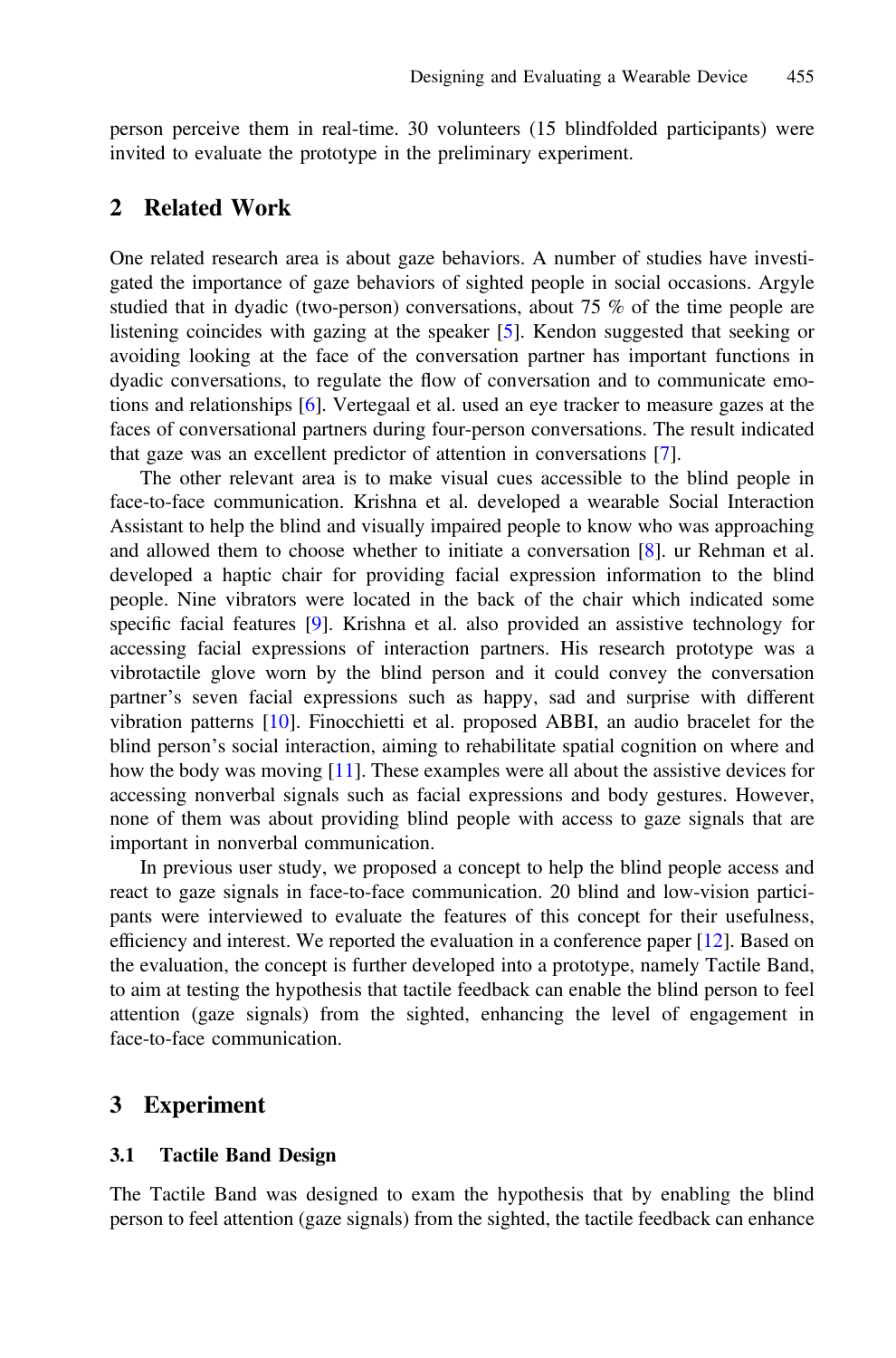the level of engagement in face-to-face communication. In our concept, SMI eye tracker<sup>1</sup>, worn by the sighted, can detect her gazes on the blind person. Gaze signals are mapped to vibration signals of an actuator embedded in the Tactile Band, worn by the blind person on her forehead. The blind person perceives a slight vibration from the Tactile Band as a signal of the sighted looking at her face. Two vibration patterns are used to map basic gaze behaviors: the glance and the fixation. In the glance pattern, the sighted has a quick glance at the blind person's face to instantly trigger a slight vibration of the Tactile Band. If the sighted shortly looks away, the vibration stops in real-time. In the fixation pattern, the sighted gazes at the blind person's face for a while and looks away. In this process, the first fixation to the blind person's face triggers a slight vibration of the Tactile Band and lets her know the sighted is looking at her. If the sighted is still gazing at the blind person's face, she can feel a slight vibration with an interval in a loop until the sighted looked away. The reason of using intervals is to avoid continuous vibrations, which possibly becomes annoying.

A within-subject design was conducted and it included one independent variable with three levels (no Tactile Band, Tactile Band without vibrations and Tactile Band with vibrations) and one dependent variable (engagement in a conversation). In our preliminary experiment, blindfolded but sighted (hereafter blindfolded) participants were invited to the experiment as an alternative for the target blind users [\[13](#page-10-0)]. The level of engagement in a conversation was measured using questionnaires with two subjective measures: relationship quality and partner closeness. Besides the questionnaires, gaze information was collected through SMI eye tracker to help measure the sighted participants' engagement in conversations. A qualitative analysis on the results from a post-experimental questionnaire (five open questions) was performed to investigate participants' subjective attitudes towards the Tactile Band and to collect suggestions for further improvements.

## 3.2 Wizard-of-Oz Setup

The Tactile Band system used Wizard-of-Oz (WOZ) (Fig. [1\)](#page-3-0) to simulate the final system's behavior as closely as possible: a human "Wizard" simulated the system's response in real-time, interacting with the users just like the envisioned system [[14\]](#page-10-0). In the Wizard-of-Oz set up, two participants (A1: the blindfolded; A2: the sighted) had a conversation in Room 1, while a wizard situated in Room 2. A2 wore the SMI glasses – a wearable eye tracker C1. A1wore the Tactile Band on her forehead. The wizard observed the real-time eye tracking video from C1 and controlled vibration actuator of the Tactile Band accordingly. The video with gaze information (recorded by the eye tracker C1) was used for the attention analysis after the experiment. Camera C2 captured the entire scene.

In the Tactile Band system, Eye Tracking Glasses (ETG) connected to an ETG-Laptop and detected gaze signals of the sighted participant in real-time. Wizard observed the real-time gaze video from iView ETG 2.0 (the controller and eye tracking

<sup>1</sup> <http://www.smivision.com/>.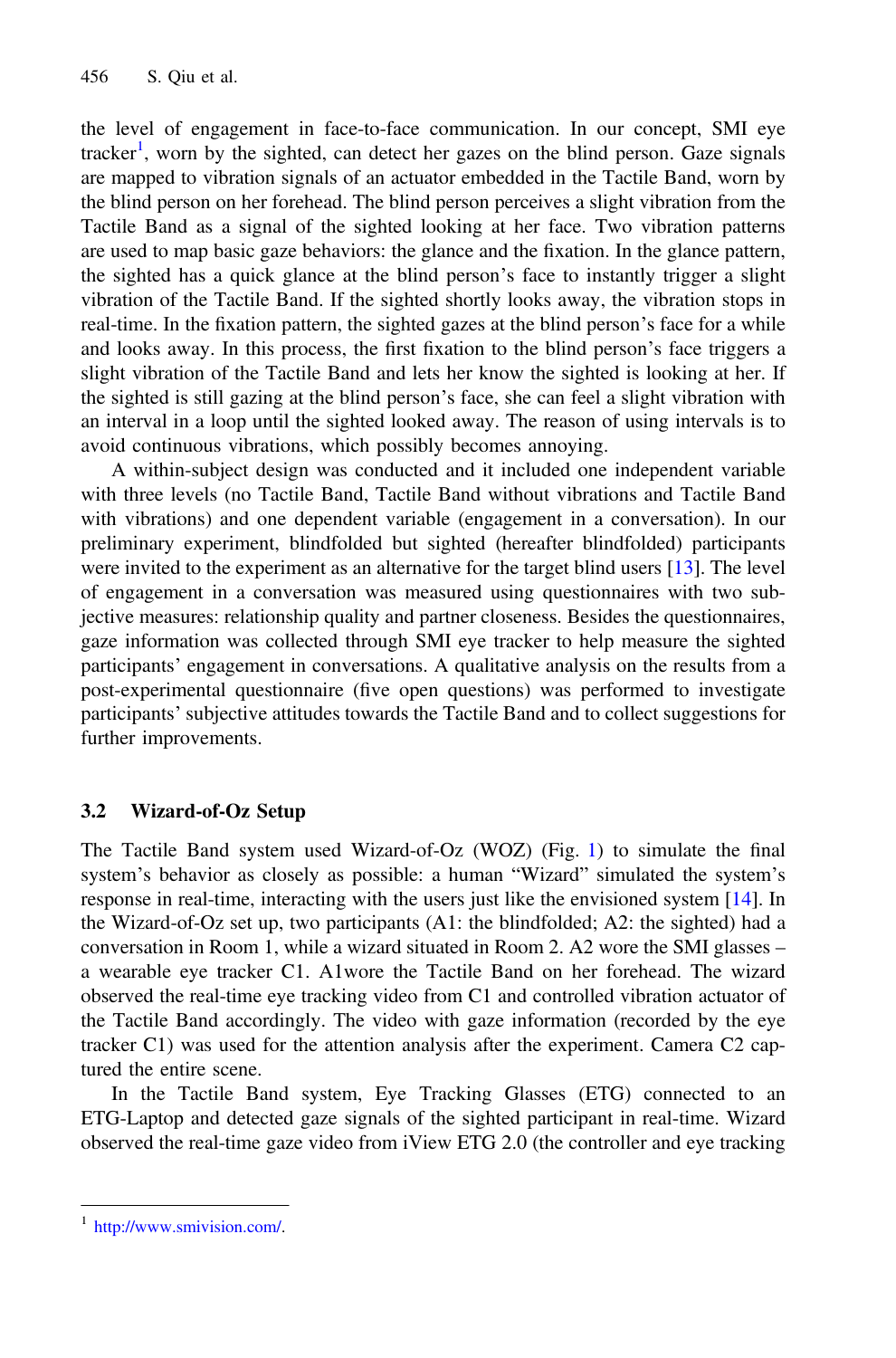<span id="page-3-0"></span>

Fig. 1. Wizard-of-Oz environment

software) installed on an ETG-Laptop. If the gaze hit the facial region of the blindfolded participant, a slight vibration was triggered by the wizard. If the gaze was still in the facial region, slight vibrations with equal intervals were triggered by the wizard. The vibration stopped when gaze was out of the facial region. The moment of each vibration signal was recorded in the wizard computer (accurate to millisecond). Figure 2 shows an overview of the Tactile Band system.



Fig. 2. Overview of the Tactile Band system

## 3.3 Participants

The participants were thirty student volunteers from Eindhoven University of Technology (11 females,  $M_{\text{age}} = 29.73$ , SD = 5.69; 19 males,  $M_{\text{age}} = 28.16$ , SD = 2.17)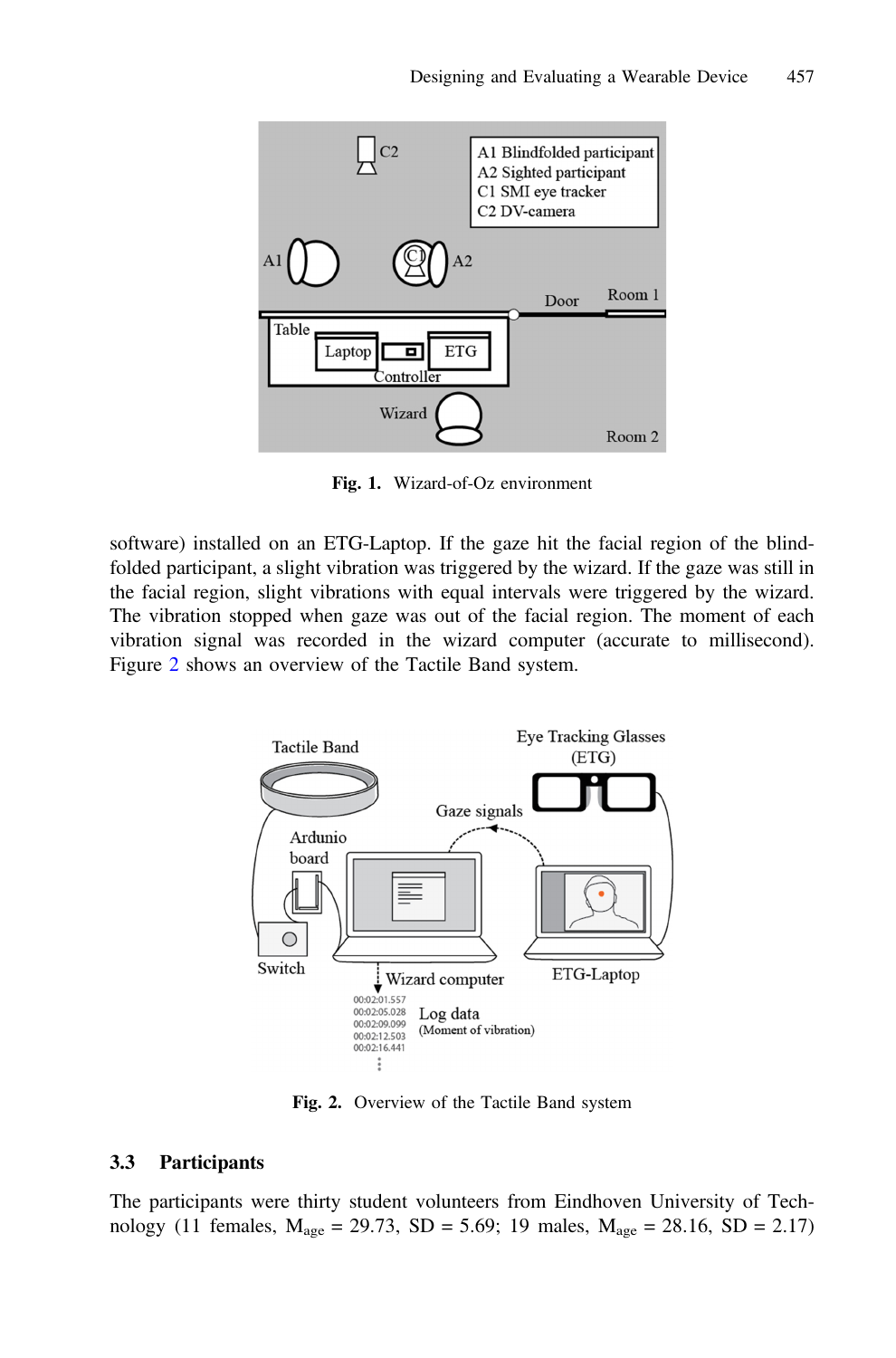with ages ranging from 21 to 42. They were divided into pairs to have dyadic conversations and one of each pair was blindfolded. All the participants had normal or corrected-to-normal vision and were allowed to wear their contact lens, but not allowed to wear glasses due to the inconvenience to wear the eye tracker and the blindfold. We tried to recruit strangers as much as possible as a control for participants' previous familiarity. The participants were paired randomly: 17 participants never met before; 9 participants knew each other but had rarely or never had conversations; only 4 participants knew each other and had sometimes conversations.

## 3.4 Procedure

Two paired participants read informed consents and signed names in the office before being led to the lab. In the informed consent, we told the blindfolded participants: "You are wearing a band that vibrates when your conversation partner looks at your face in the experiment." After completing informed consents, one participant was blindfolded and we took both participants from the office to the nearby lab. In the lab, the blindfolded participant was taken to sit in the chair in Room 1, where we played some light music for relaxing. In Room 2, we helped the sighted participant wear the eye tracker and did the three-point calibration to accurately catch her eye movements. After calibration, the sighted participant went to sit in the other chair in Room 1, facing the blindfolded participant. After ensuring the blindfolded participant' comfort to the blindness, we turned off the music. Then we randomly picked one topic in fourteen daily topics from IELTS oral exams [[15\]](#page-10-0). These topics were all about daily lives and easier for the participants to start such as the item "Describe a job you have done". Both participants were asked to share ideas about the topic. After that, the door was closed between Room 1 and Room 2 and the conversation started. After the average 10-min conversation, the sighted participant completed a post-experimental questionnaire in Room 1 and the blindfolded participant was taken to Room 2 to finish it with the blindfold off. Due to the pictorial measurements used in this process, the blindfolded participant was asked to take off the blindfold to complete the questionnaire. When both participants completed the questionnaires, we blindfolded the participant again and took her back to Room 1. Three conversations were taken place under the following experimental conditions for the blindfolded (I. no Tactile Band; J. Tactile Band without vibrations; K. Tactile Band with vibrations) with counter balancing to avoid carry-over effects. Each conversation lasted around 10 min and after each conversation, participants were asked to answer a post-experimental questionnaire. After three conversations and post-experimental questionnaires, we did a short interview to collect the blindfolded participant's comments and suggestions towards the Tactile Band. Each conversation was video-taped and the short interview was audio-tapped. The overall experiment lasted approximately 90–120 min.

## 3.5 Measurements

We measured the level of engagement in the face-to-face conversation with two subjective measures: relationship quality (IMI: Intrinsic Motivation Inventory questionnaire) [[16\]](#page-10-0) and partner closeness (IOS: The Inclusion of Other in the Self Scale) [[17\]](#page-10-0).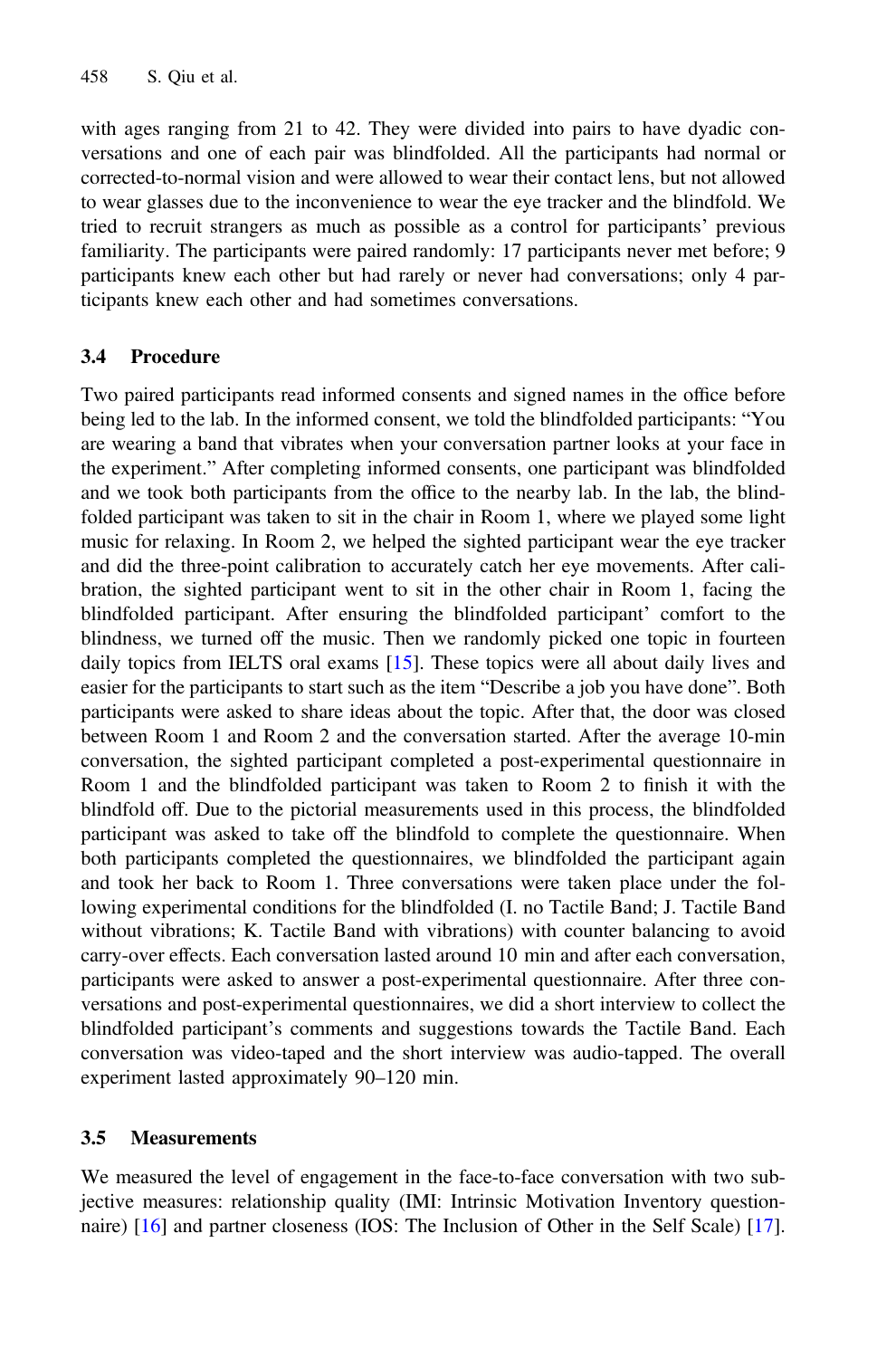IMI included 45 items, assigned to 7 subscales. We were particularly interested in participants' mutual relationship in conversations. Therefore, relatedness subscale of IMI was used. It has 8 items, such as "It is likely that this person and I could become friends if we interacted a lot". IOS Scale was used to measure the closeness. It included seven increasingly overlapping circle pairs, which could indicate the distance of the relationship between themselves and their conversation partners. We also collected qualitative feedbacks from an open questionnaire and the interview. After three tests, we left the blindfolded participant alone to complete the open questionnaire with five questions included the item: "Do you have some suggestions for improving the Tactile Band?" After finishing these questions, we did a short interview (average around five minutes) to confirm the answers.

Gaze tracking data from the sighted participants in the tests were recorded and analyzed using the software BeGaze version 3.5, installed in the ETG-Laptop. Results were calculated over 45 conversations and last five minutes of each conversation video were analyzed. The facial region of the blindfolded participant was chosen as the area of interest (AOI) for measuring the fixation duration. This eye metric was selected based on the relevant literature on the attention analysis with eye movements [\[7](#page-9-0), [18\]](#page-10-0). The AOI can synchronously match the dynamic facial region by setting key frames. When the sighted participant's gaze hit the dynamic AOI, gaze was registered for the attention analysis. Due to the frequent and strong head movements in tests, the dynamic AOI was not able to accurately catch facial regions of some blindfolded participants in videos. So ten sighed participants' eye-movement videos were used in the attention analysis and five were excluded. The corresponding eye metrics inside the AOI area were calculated using BeGaze and exported for analysis.

# 4 Results

#### 4.1 Self-reports

Below we report both quantitative and qualitative results from the experiment.

Quantitative Results. We used SPSS for the data analysis. Blindfolded participants in 3 pairs out of 15 could not consciously sense vibration signals during the experiment, but they were possibly influenced by vibration signals unconsciously. Therefore, data from these blindfolded participants were not removed from the datasheet. The conversation quality was analyzed using RM-ANOVA with relationship quality and partner closeness as within-subject factors and the role (the blindfolded and the sighted) as a between-subject factor. Table [1](#page-6-0) presents mean and standard deviation of relatedness and partner closeness across three conditions. Before running RM-ANOVA, we checked the data for violations of parametric analysis: the sphericity assumption was tested using Mauchly's test. There were no significant effects of relatedness  $F(2, 56) = 0.64$ ,  $p = 0.53$ , and partner closeness  $F(2, 56) = 0.20$ ,  $p = 0.82$  in three conditions.

Since the blindfolded participants wore the Tactile Band, we analyzed them in three conditions separately. The datasheet was split into two groups: the blindfolded and the sighted. There were no significant effects for blindfolded participants in relatedness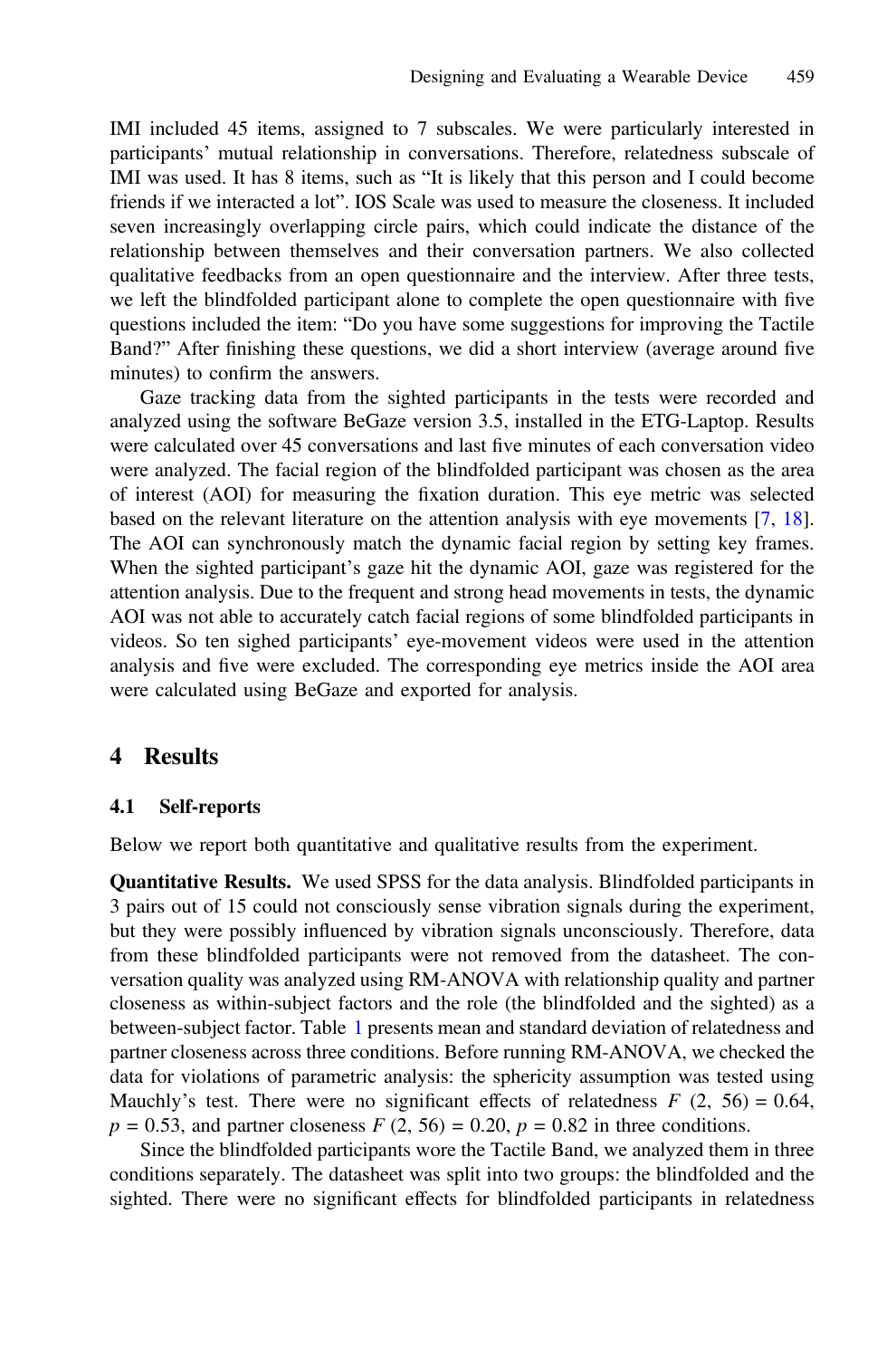<span id="page-6-0"></span> $F(2, 28) = 0.13$ ,  $p = 0.88$ , and partner closeness  $F(2, 28) = 0.04$ ,  $p = 0.96$  in all conditions. There were also no significant results for sighted participants of relatedness and partner closeness in three conditions ( $p > 0.05$ ).

Table 1. Mean and standard deviation of relatedness and partner closeness across three experimental conditions: (I) no Tactile Band; (J) Tactile Band with no vibration; (K) Tactile Band with vibration.

|                   | $I(N = 30)$ |           | $(N = 30)$ |           | $K(N = 30)$ |           |
|-------------------|-------------|-----------|------------|-----------|-------------|-----------|
|                   | M           | <b>SD</b> | м          | <b>SD</b> | M           | <b>SD</b> |
| Relatedness       | 5.58        | 0.86      | 5.71       | 0.71      | 5.59        | 0.87      |
| Partner closeness | 3.07        | . . 14    | 3.17       |           | 3.17        | 0.87      |

Qualitative Results. We adopted conventional content analysis method that coding categories are derived directly from transcripts [[19\]](#page-10-0) to analyze comments from blindfolded participants answering five open questions. In total 70 quotes of user comments were collected and they were merged into three categories: the vibration feedback (20 quotes), the prototype (31 quotes) and suggestions (19 quotes).

We gathered positive and negative comments (Table 2) of the vibration feedback from the result of the question "What do you think about the vibration feedback, when your conversation partner looks at your face?" Two participants (P3, P11) mentioned they could not immediately map the vibration to the gaze signal in conversations. The other participant (P10) explained in the beginning the vibration feedback helped her concentrate on the conversation partner, but after while it became just a subtle clue that she often neglected.

| <b>Positive</b> | Good (2); help to concentrate (1); take conversation seriously (1);                    |
|-----------------|----------------------------------------------------------------------------------------|
| (frequency)     | accurate $(1)$ ; not obtrusive $(1)$                                                   |
| <b>Negative</b> | Hard to map $(3)$ ; neglect $(3)$ ; unexpected $(2)$ ; nothing special $(2)$ ; strange |
| (frequency)     | $(1)$ ; irritating (1); inconsistent (1); not necessary (1)                            |

Table 2. Positive and negative comments towards vibration feedback of the Tactile Band

We asked participants the question: "Which aspects make you like/dislike the Tactile Band?" (Table [3](#page-7-0)) Six participants liked the Tactile Band. The example comments were: "The Tactile Band did not feel interfering too much. It was easy to wear and it had subtle cues." "It used soft material, which was comfortable to the skin."(P10, P14) Some participants also explained why they disliked the Tactile Band. The primary reason was they disliked having the Tactile Band on the head. The example comment was that "The head feels like a scary location for such direct vibrations. It might also be obtrusive for the conversation partner" (P14).

We received suggestions for improving the Tactile Band in two aspects: try other modalities to map gaze signals and improve the wearability of the Tactile Band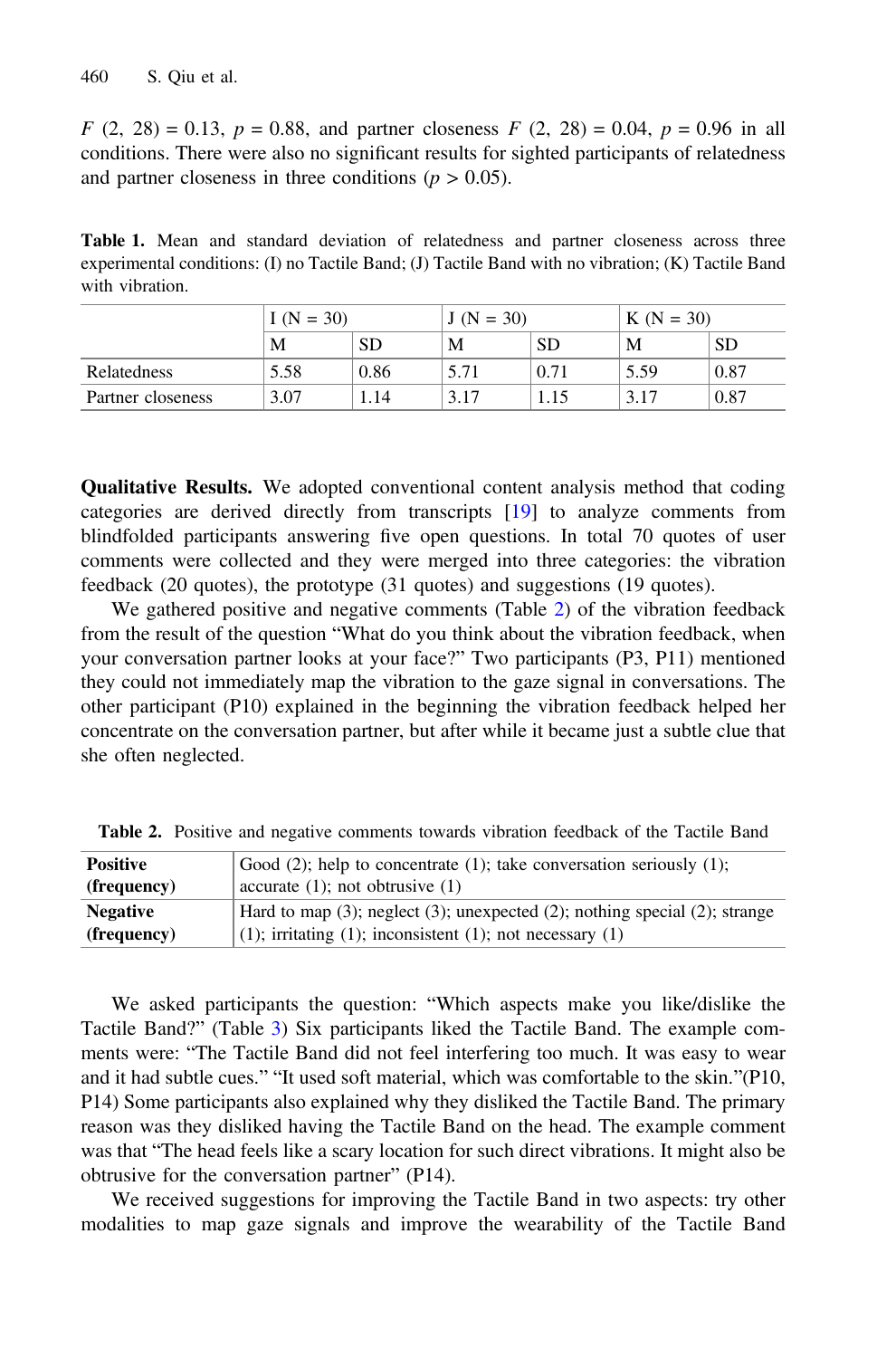<span id="page-7-0"></span>

| Like (frequency)    | Comfortable (5); subtle (3); not interfering (3); easy (1); relax (1);<br>interesting (1); private (1); know being looked at (1); soft material (1)             |  |
|---------------------|-----------------------------------------------------------------------------------------------------------------------------------------------------------------|--|
| Dislike (frequency) | Uncomfortable (4); strange (2); unexpected (1); dislike (1); weak (1);<br>not attractive $(1)$ ; scary $(1)$ ; obtrusive $(1)$ ; not good $(1)$ ; awkward $(1)$ |  |

Table 3. Like and dislike the Tactile Band

(Table 4). As for other modalities, two participants stated temperature changes could map to gaze signals. For example: the soft warmth on eyes indicated a kind of close feeling (P15). Other participants mentioned cue tone, soft touch and different intensity of the vibration. For the wearability of the Tactile Band, participants gave many suggestions and the top three were: at hand, around the arm and using the mobile device, where were more invisible during the conversation.

Table 4. Suggestions about the modality and the position of wearing the Tactile Band

| <b>Modality (frequency)</b> | Temperature $(2)$ ; cue tone $(2)$ ; soft touch $(2)$ ; vibration with<br>different intensity $(1)$    |  |
|-----------------------------|--------------------------------------------------------------------------------------------------------|--|
| <b>Position (frequency)</b> | At hand (4); in the arm (2); mobile (2); body (1); the shoulder (1);<br>waist $(1)$ ; around ear $(1)$ |  |

#### 4.2 Gaze Signals

Fixation duration area was the facial region of the blindfolded participant. Mean and standard deviation of fixation duration were calculated for three experimental conditions  $(I, J, \& K)$  (Table 5). RM-ANOVA analysis revealed that, the main effect of fixation duration was not significant in all conditions,  $F(1.41, 39.40) = 2.15$ ,  $p = 0.14$ .

Table 5. Mean and standard deviation of fixation duration (in milliseconds) across three conditions: (I) no Tactile Band; (J) Tactile Band with no vibration; (K) Tactile Band with vibration.

|                             | Facial region |           |
|-----------------------------|---------------|-----------|
|                             | M             | <b>SD</b> |
| $I(N = 10)$                 | 280.88 28.14  |           |
| $J(N = 10)$                 | 268.35 32.37  |           |
| K (N = 10)   256.92   26.32 |               |           |

# 5 Discussion

The quantitative results were not able to demonstrate the effect of tactile feedback on the engagement between the blindfolded and the sighted in face-to-face communication, but we gained valuable insights while running the studies. We realized our experiment has certain limitations and we also get some useful implications for further improvements in both the design and the experiment.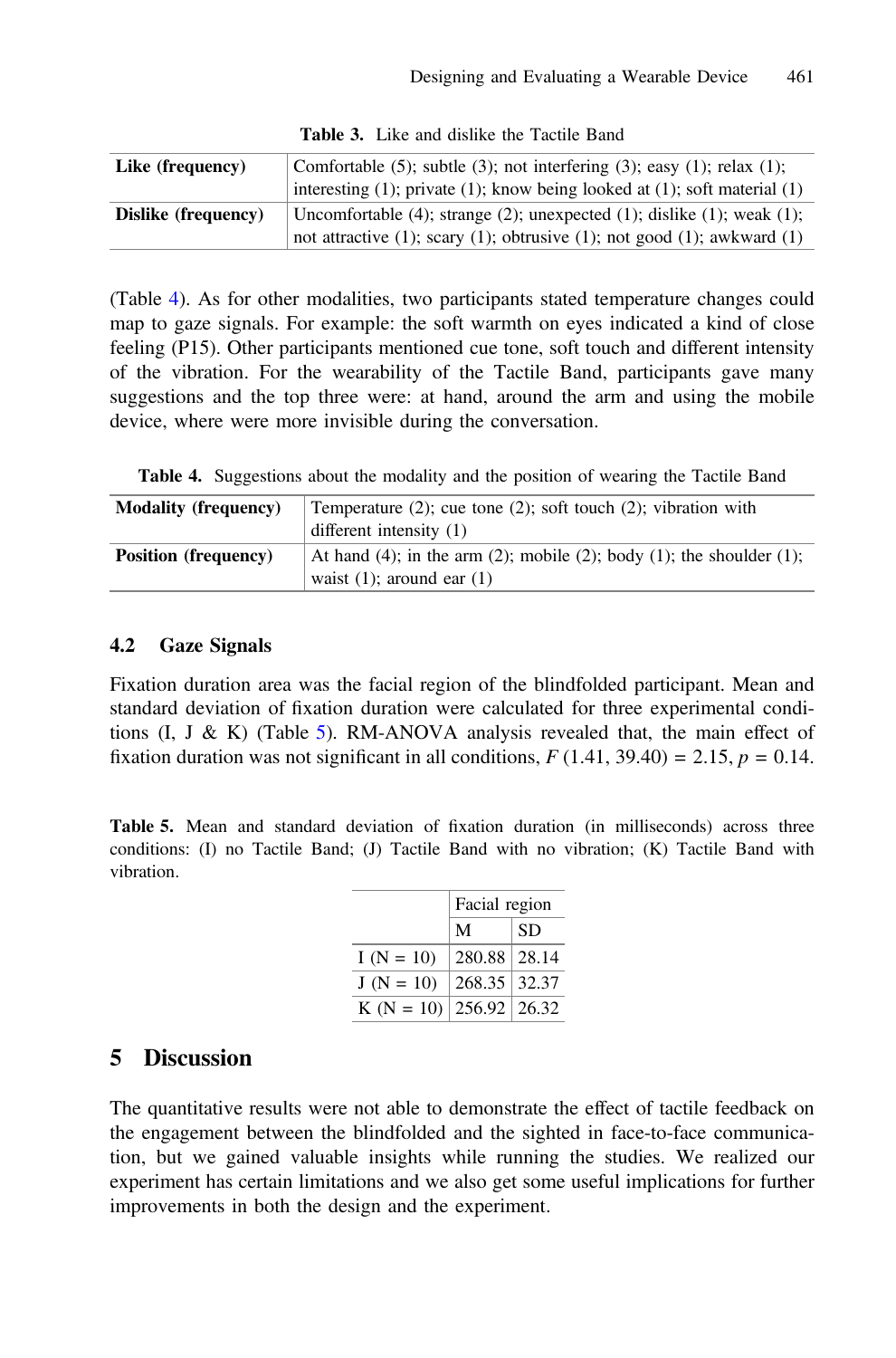From observations, we found that: (1) the vibration signals were too subtle for three participants to sense them; (2) other participants could sense vibration signals, but with the engagement in the verbal communication, they started ignoring them. Simply increasing the intensity of the vibration may not be a good solution since it may become annoying in the conversation. We hope to improve our design and experiment as follows: improve the prototype such as the wearability, redesign the scenario in the experiment and give more time to the participants to get used to mapping between gaze signals and tactile signals.

According to the observations and user comments, we need to improve the wearability of the Tactile Band. For example, it could be worn on the wrist, which is less visible than on the forehead. The intensity of the tactile feedback could be fine-tuned. Other types of tactile feedback can also be explored besides vibration, such as a sense of pressure by changing the shape of the material. Since the auditory and tactile signals were two primary nonverbal signals for the blind people to sense in face-to-face communication [\[20](#page-10-0)], we also consider using auditory signals to map gaze signals. The scenario of dyadic conversation is mainly verbal communication, which is easier to cause conflicts with other auditory signals. Mapping gaze with auditory signals is far from a perfect solution in our case, but it may be possible under a certain condition. For example, one participant proposed to wear the ear phone in the conversation, mapping gaze signals with different cue tones from the ear phone. It can avoid extra auditory interfering to the conversation partner.

Besides the improvements of the prototype, redesigning the scenario in our experiment is also needed. In interviews, some blindfolded participants expressed several alternative contexts in which they would find them to be more useful. For example, a slight vibration (gaze) signal from the conversation partner predicts the start of the conversation to help them be more concentrated. We also consider in turn-taking, eye gaze plays an important role as it indicates where the speaker's focus of attention is directed [[21\]](#page-10-0). An alternative scenario can be that, one sighted speaker discusses with two blindfolded participants in triadic (three-person) conversations. The sighted stops talking and gives her turn to one of two blindfolded listeners by the gaze signal.

Spending more time in learning the mapping between gaze signals and tactile signals may be helpful. The blindfolded participants knew the importance of the gazes and they had the direct and clear understanding of gaze behaviors. However, gaze is a visual cue in their perception. It will take some time, even a long-term training for them to map gaze signals to tactile signals, which is unnatural for them. As for the blind people, we found they tend to have the indirect and fuzzy understanding of eyes and gazes [\[20](#page-10-0)]. They knew the importance of gazes from descriptions in novels or by others. Mapping gazes with tactile signals is a new experience for them, which is likely to require more time for practicing to get used to.

# 6 Conclusion

In this paper, we focus on presenting an experiment with Tactile Band, a wearable device, which enables the blind person to feel attention (gaze signals) from the sighted and aims to enhance their mutual engagement in face-to-face communication. We set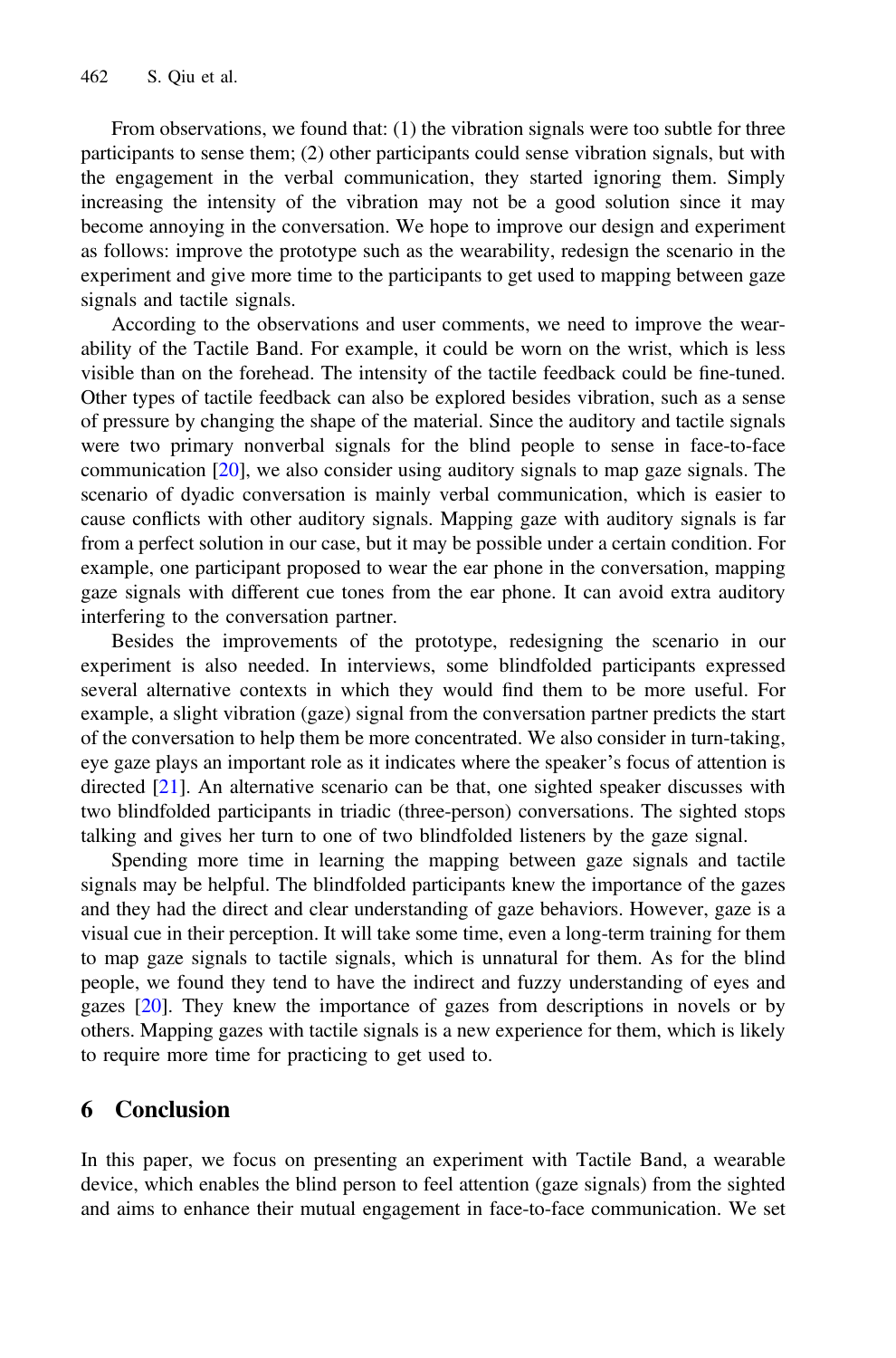<span id="page-9-0"></span>up a Wizard-of-Oz environment to conduct the user experiment with thirty participants in pairs. The results of the user experiment did not significantly demonstrate the effect of tactile feedback on the engagement between the blindfolded and the sighted in face-to-face communication, but we get many useful insights and design implications: (1) the prototype needs to be improved with the wearability with fine-tuned intensity for the tactile feedback. Other feedback can also be explored such as the cue tone or the sense of pressure by the shape changing of material; (2) an alternative scenario could be used in the experiment, which emphasize turn-taking in communication; (3) longer time in learning is necessary for better understanding of the mapping between tactile feedback and gaze signals. In our future work, we will improve the prototype and involve some target blind users in the evaluation.

Acknowledgments. We thank our participants from Hong Kong Blind Union, Yangzhou Special Education School in China. This research is supported by the China Scholarship Council and facilitated by Eindhoven University of Technology.

# **References**

- 1. Argyle, M., Cook, M.: Gaze and Mutual Gaze. Cambridge University Press, Cambridge (1976)
- 2. White, G.R., Fitzpatrick, G., McAllister, G.: Toward accessible 3D virtual environments for the blind and visually impaired. In: 3rd International Conference on Digital Interactive Media in Entertainment and Arts, pp. 134–141 (2008)
- 3. McNeill, D.: Hand and Mind: What Gestures Reveal About Thought. University of Chicago Press, Chicago (1992)
- 4. Krishna, S., Balasubramanian, V., Panchanathan, S.: Enriching social situational awareness in remote interactions: insights and inspirations from disability focused research. In: International Conference on Multimedia, pp. 1275–1284 (2010)
- 5. Argyle, M.: The Psychology of Interpersonal Behaviour. Penguin UK, London (1994)
- 6. Kendon, A.: Some functions of gaze-direction in social interaction. Acta Psychol. 26, 22–63 (1967)
- 7. Vertegaal, R., Slagter, R., Van der Veer, G., Nijholt, A.: Eye gaze patterns in conversations: there is more to conversational agents than meets the eyes. In: SIGCHI Conference on Human Factors in Computing Systems, pp. 301–308 (2001)
- 8. Krishna, S., Colbry, D., Black, J., Balasubramanian, V., Panchanathan, S., et al.: A systematic requirements analysis and development of an assistive device to enhance the social interaction of people who are blind or visually impaired. In: Workshop on Computer Vision Applications for the Visually Impaired (2008)
- 9. ur Rahman, S., Liu, L.: Vibrotactile rendering of human emotions on the manifold of facial expressions. J. Multimedia 3(3), 18–25 (2008)
- 10. Krishna, S., Bala, S., McDaniel, T., McGuire, S., Panchanathan, S.: VibroGlove: an assistive technology aid for conveying facial expressions. In: Extended Abstracts on Human Factors in Computing Systems, pp. 3637–3642 (2010)
- 11. Finocchietti, S., Cappagli, G., Baud-Bovy, G., Magnusson, C., Caltenco, H., Wilson, G., Brewster, S., Rogge, A., Röder, B., Cocchi, E., Capris, E., Campana, P., Gilio, C., Gori, M.: ABBI, a New technology for sensory-motor rehabilitation of visual impaired people. In: International Conference on Enabling Access for Persons with Visual Impairment, pp. 80–84 (2015)